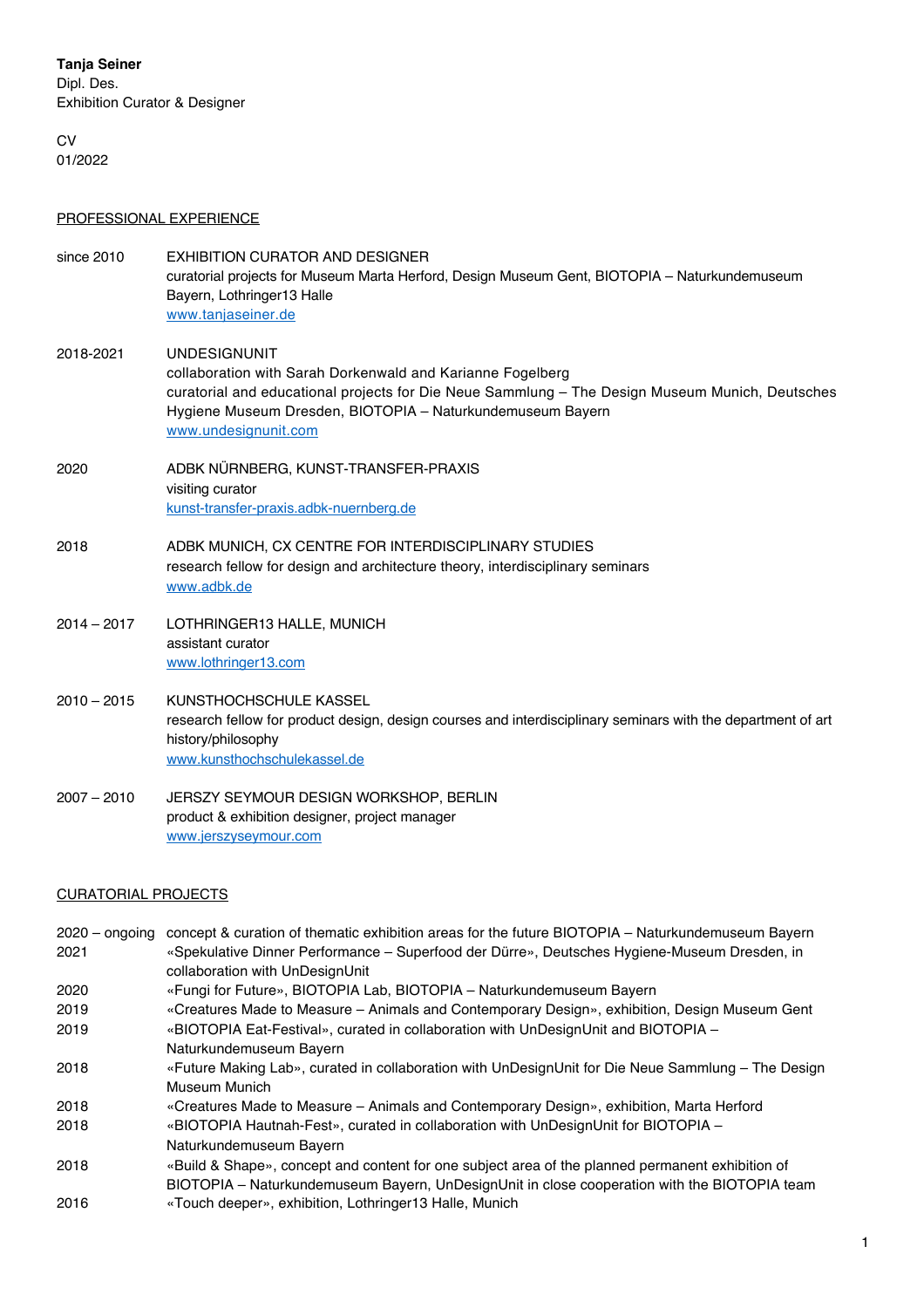- «Open Table», architecture symposium, curated in collaboration with KOOPERATIVE GROSSSTADT eG, Lothringer13 Halle, Munich
- «Call for Plots», open call and exhibition, curated in collaboration with KOOPERATIVE GROSSSTADT eG, Lothringer13 Halle, Munich
- «Pet Market», exhibition, erstererster gallery, Berlin

#### **EXHIBITIONS**

#### ASSISTANT CURATOR, LOTHRINGER13 HALLE, MUNICH

- «You are in my wave», curated by Jörg Koopmann & Lene Harbo
- 2016 «A thousand and x little actions», curated by Jörg Koopmann
- «As with all bright constellations», curated by Jörg Koopmann in dialogue with Simon Starling
- 2016 «Echo of untouched matter», curated by Jörg Koopmann
- «Fiery Greetings», curated by Ana Adamović
- «This probably will not work», curated by Jörg Koopmann & Dana Weschke
- «On Remote Control 2», curated by Jörg Koopmann & Dana Weschke
- «On Remote Control 1», curated by Jörg Koopmann & Dana Weschke
- «The Elephant Test», curated by Jörg Koopmann & Dana Weschke

#### EXHIBITIONS, INSTALLATIONS

CONCEPT, DESIGN, PROJECT MANAGEMENT IN COLLABORATION WITH JERSZY SEYMOUR DESIGN WORKSHOP

| 2009 | «Coalition of Amateurs», exhibition, MUDAM Luxembourg |
|------|-------------------------------------------------------|
| 2009 | «Being There», exhibition, Villa Noailles, Hyerés     |
| nnnn | Oslandas Americans directallation Mante Hanfand       |

- «Salon des Amateurs», installation, Marta Herford
- «Amateur Furniture», exhibition, Esther Schipper Gallery, Berlin
- «Nissan Cube Store», event, Paris
- «First Supper», installation and event, MAK Vienna

#### **PUBLICATIONS**

| 2019 | «Creatures Made to Measure – Animals and Contemporary Design», Design Museum Gent, Marta Herford,  |
|------|----------------------------------------------------------------------------------------------------|
|      | Tanja Seiner (Eds.), Bielefeld                                                                     |
| 2018 | «Creatures Made to Measure – Animals and Contemporary Design», Marta Herford, Tanja Seiner (Eds.), |
|      | <b>Bielefeld</b>                                                                                   |
| 2016 | «Touch deeper», Lothringer 13 Halle, Tanja Seiner (Eds.), Munich                                   |
| 2016 | «Pet Market», Tanja Seiner, Oliver Vogt (Eds.), Kassel                                             |
| 2015 | «Tools», Tanja Seiner, Oliver Vogt (Eds.), Kassel                                                  |

#### JURY MEMBERSHIPS

- Förderpreise, Landeshauptstadt München
- Danner-Wettbewerb, Klasse Schmuck und Gerät, AdBK Nürnberg
- Förderpreise, Landeshauptstadt München
- Open Call for Participation, Biotopia EAT Festival
- Freihampton, open architecture competition, KOOPERATIVE GROSSSTADT eG
- Call for Plots, KOOPERATIVE GROSSSTADT eG

#### HONORARY POST

2015-2020 KOOPERATIVE GROSSSTADT eG, MUNICH co-founder and board member of the housing cooperative www.kooperative-grossstadt.de